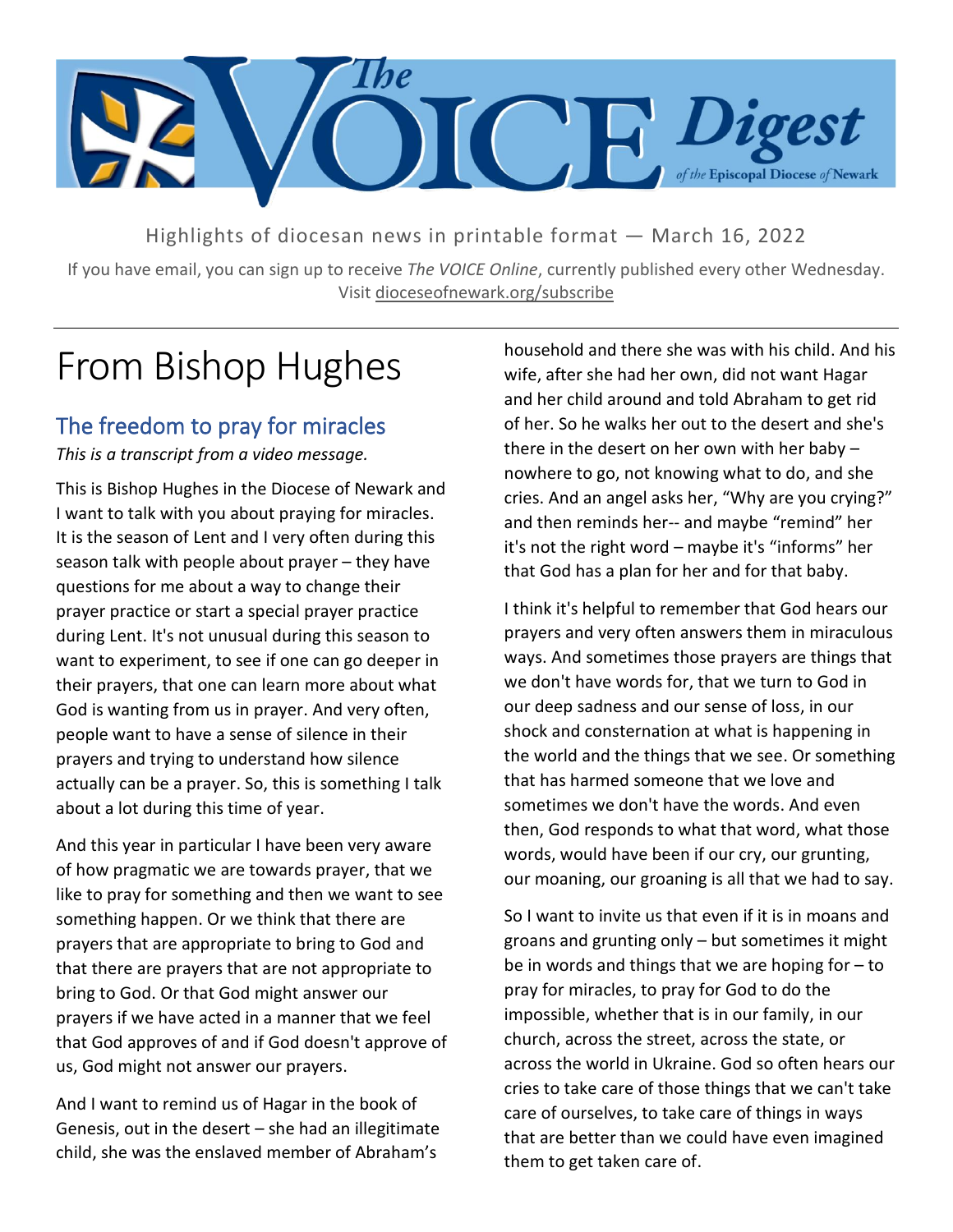I want you to have freedom during the rest of this Lent to pray for miracles and to look for God's answer.

# Stories from Our **Congregations**

## A church and a piggy bank offer aid to Ukraine

#### *By Nina Nicholson*

After Russian forces invaded Ukraine, "For the first few days I was numb and I was shocked," said Lyubov Ferara, a Ukrainian-born parishioner of St. Elizabeth's Church in Ridgewood. Ferara moved to the United States 20 years ago, but her mother and the rest of her extended family still live in a small town in western Ukraine.

"But then within probably a day or two or three I started calling, I couldn't stay still and do nothing," she said. She called people and organizations she knew in the local Ukrainian community, including the Ukrainian Orthodox church in Clifton, Holy Ascension Cathedral, which hosts the school where her two children take classes in Ukrainian language and culture.

"They said we are collecting humanitarian aid and here's the list if you would like to collect or bring anything."

Later the same day, the Rev. Andy Olivo, Rector of St. Elizabeth's, contacted Ferara to check on her and her family. "He said, 'If there's anything we can do as a parish, please let us know.'" She told him about Holy Ascension's aid collection effort, and Olivo called the priest there.

"I said, 'St. Elizabeth's would be glad to be a dropoff point. We can collect it all and bring it over to your church where it's being processed.' He was really excited that we wanted to help him that way."

A message to the congregation and posts on church social media announced that St. Elizabeth's would begin collecting donations on Ash Wednesday. "At 10 o'clock when the parish office opened, we had folks waiting outside the doors to drop off their donations," said Olivo. "Literally every day the hallway outside of our offices was just overflowing with donations, and a team of folks would then come in at the end of each day and put it in trucks and take it over to Clifton to clear the hallways. And then the next day the church would open at 10 o'clock and we'd have folks waiting to bring things."

Olivo noted that the donations came not only from St. Elizabeth's members, "but also folks who just saw the posting on social media and shared it with their friends."

One Sunday afternoon, "someone from Norwalk, Connecticut pulled up – she is Ukrainian-American and said she saw the post on Facebook and wanted to bring her donations in, and so she drove the hour plus with her daughter to get here.

"It's been amazing and inspiring and encouraging all at the same time – the folks who want to help."

Ferara agrees. "It's incredible how generous and how kind and big-hearted people are," she said. "I cannot put in words the gratitude we have."

The Ukrainian cathedral in Clifton is working with companies, such as Meest-America, that specialize in shipping between the U.S. and Central and Eastern European countries. Trained volunteers pack donations according to the shipping companies' requirements. The goods are flown to Warsaw, then transported by truck over the Polish border into western Ukraine for distribution where they are needed.

In fact, the collection of medical supplies, baby supplies and other goods has been so overwhelming that on March 7, Holy Ascension stopped accepting donations of goods for the time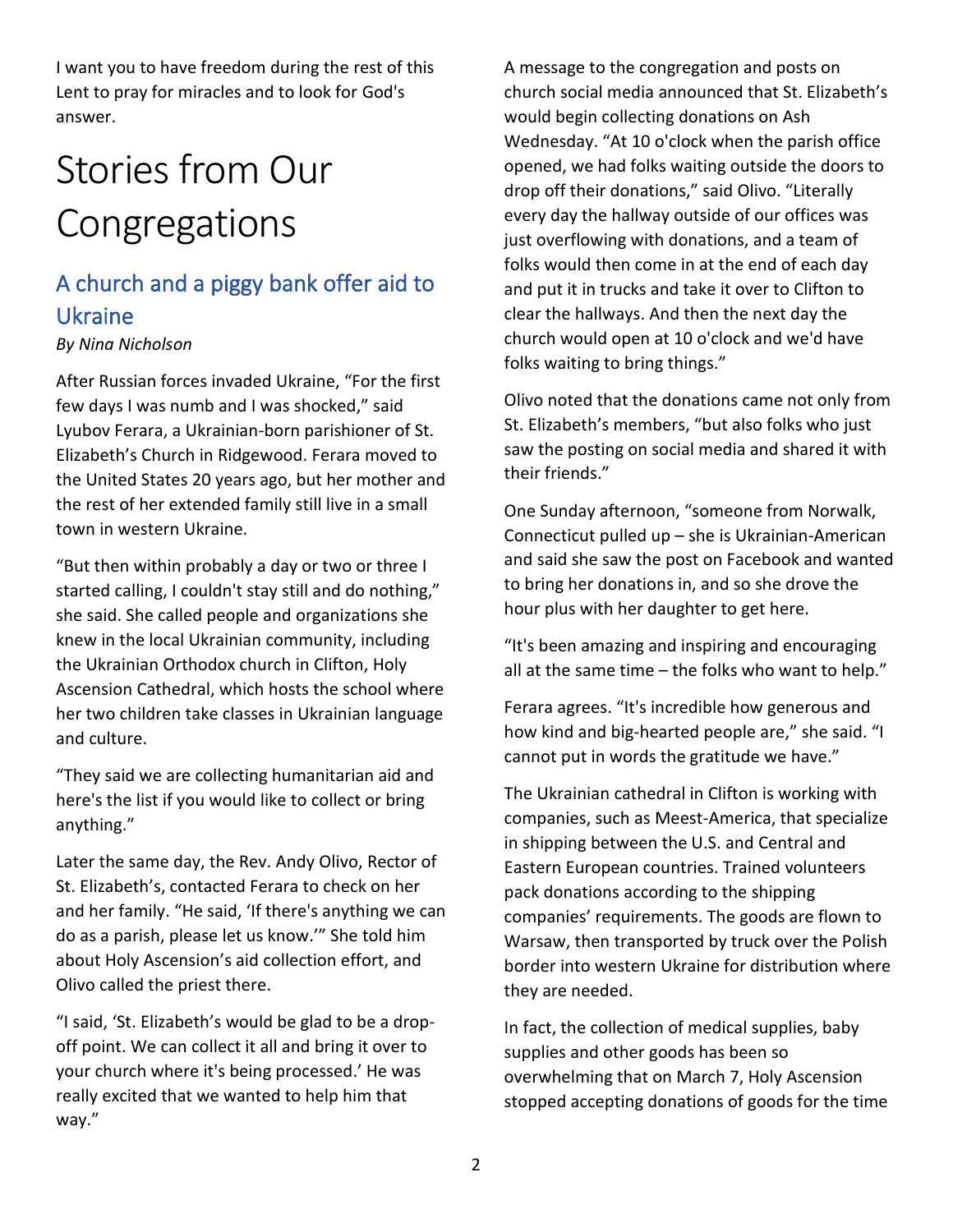being as they catch up with the donations they've already received.

"They never expected so many donations and so much support and help, so they need time to process it," said Ferara.

Instead, those wishing to help Ukrainians are encouraged to make monetary donations to a relief organization.\* "No amount is too small," said Ferara – a sentiment her 10-year-old son took to heart. Upon overhearing his parents discussing the cost of shipping donations to Ukraine, he brought out his piggy bank and dumped the contents on the table. Asked what he was doing, he replied, "I'm counting my money – I want to collect everything and donate it to cover the cost of shipping so these kids can get their clothes as soon as they can."

"I just stopped and I cried," Ferara said.

As for her extended family in Ukraine, "They are not willing to escape, to flee – it's their country, they've done nothing wrong." Instead, like her, they are doing what they can to help. "They are sheltering the refugees, they donated blood, they cook for the front lines, they cook for the refugees.

"I check with them daily, multiple times a day  $$ thank God we still have communication – so I always check that they made it through the night, they're alive, and we just keep praying that everybody's safe.

"But now," she added, "family has become bigger – it's 44 million people."

#### **\*Where you can donate**

Donations to Episcopal Relief & Development's "INTERNATIONAL DISASTER RESPONSE" fund will provide humanitarian assistance for the crisis in Ukraine. Working through the Action by Churches Together Alliance (ACT Alliance), your donation will provide cash, blankets, hygiene supplies and other needed assistance. To donate, call 855-312-4325.

## Diocesan Announcements

### First BCEF Call of 2022: St. Peter's, Clifton

*The Bishop's Church Emergency Fund (BCEF) provides financial support for church buildings in the diocese needing repairs and renovation, usually with a special focus on emergency and unforeseen needs. Through the BCEF, you can support the critical needs identified by the Bishop.*

*The first BCEF call of 2022 is for Hurricane Ida recovery at St. Peter's, Clifton. To donate, mail a check payable to Diocese of Newark with BCEF Call #1 in the memo line to: Diocese of Newark, Attn: BCEF, 31 Mulberry St., Newark, NJ 07102.*

St. Peter's Church in Clifton celebrated the 125th anniversary of its founding. An 1896 newspaper article at the time derided the founding members as "little strugglers" and said there were too few Episcopalians in Clifton for the church to succeed. The Rev. Canon Dr. Kevin Moroney, who serves as Priest in Residence at St. Peter's, wrote last year, "I would say we can take that denunciation and wear it as a badge. For in the 125 years, we little strugglers have built two churches, a hall, purchased three homes (two of which are used for the homeless), performed the sacraments on countless people, and currently help to feed 1,600 souls each month."

A central ministry of the parish, Saint Peter's Haven (SPH) is a non-sectarian 501 (c) (3) charitable organization that feeds the hungry and helps the homeless. Pam Fueshko serves as Warden of the church and Acting Executive Director of SPH. "We place great emphasis on keeping families together," she explained. "Shelters typically house men and women separately. We make every effort to keep homeless families together." Using two homes owned by the parish, SPH can assist several